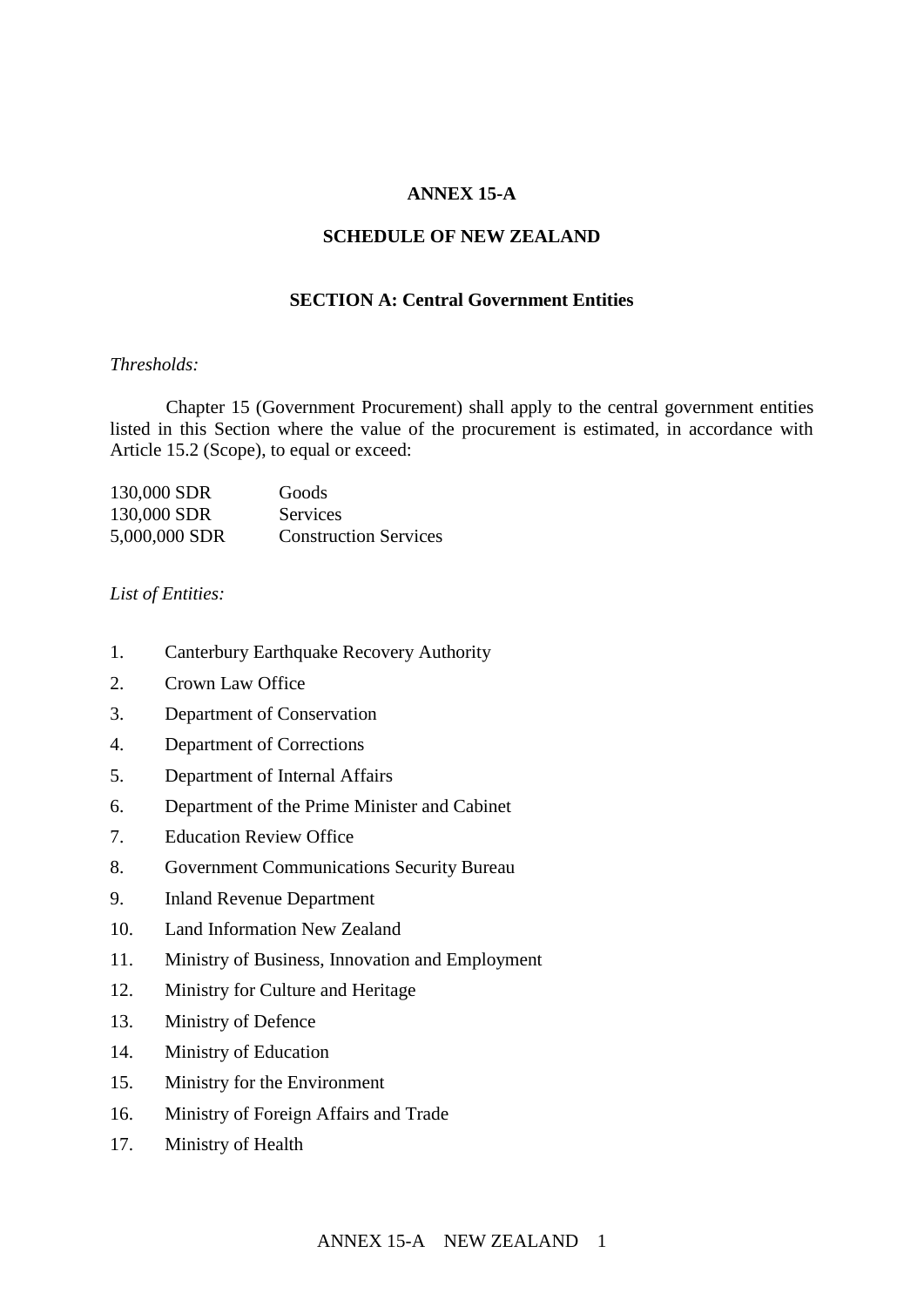- 18. Ministry of Justice
- $19.$
- 20. Ministry for Pacific Peoples
- 21. Ministry for Primary Industries
- 22. Ministry of Social Development
- 23. Ministry of Transport
- 24. Ministry for Women
- 25. New Zealand Customs Service
- 26. New Zealand Defence Force
- 27. New Zealand Police
- 28. Serious Fraud Office
- 29. State Services Commission
- 30. Statistics New Zealand
- 31. The Treasury

### **Note to Section A**

All agencies subordinate to the above listed central government entities are covered, provided that an agency does not have a separate legal personality.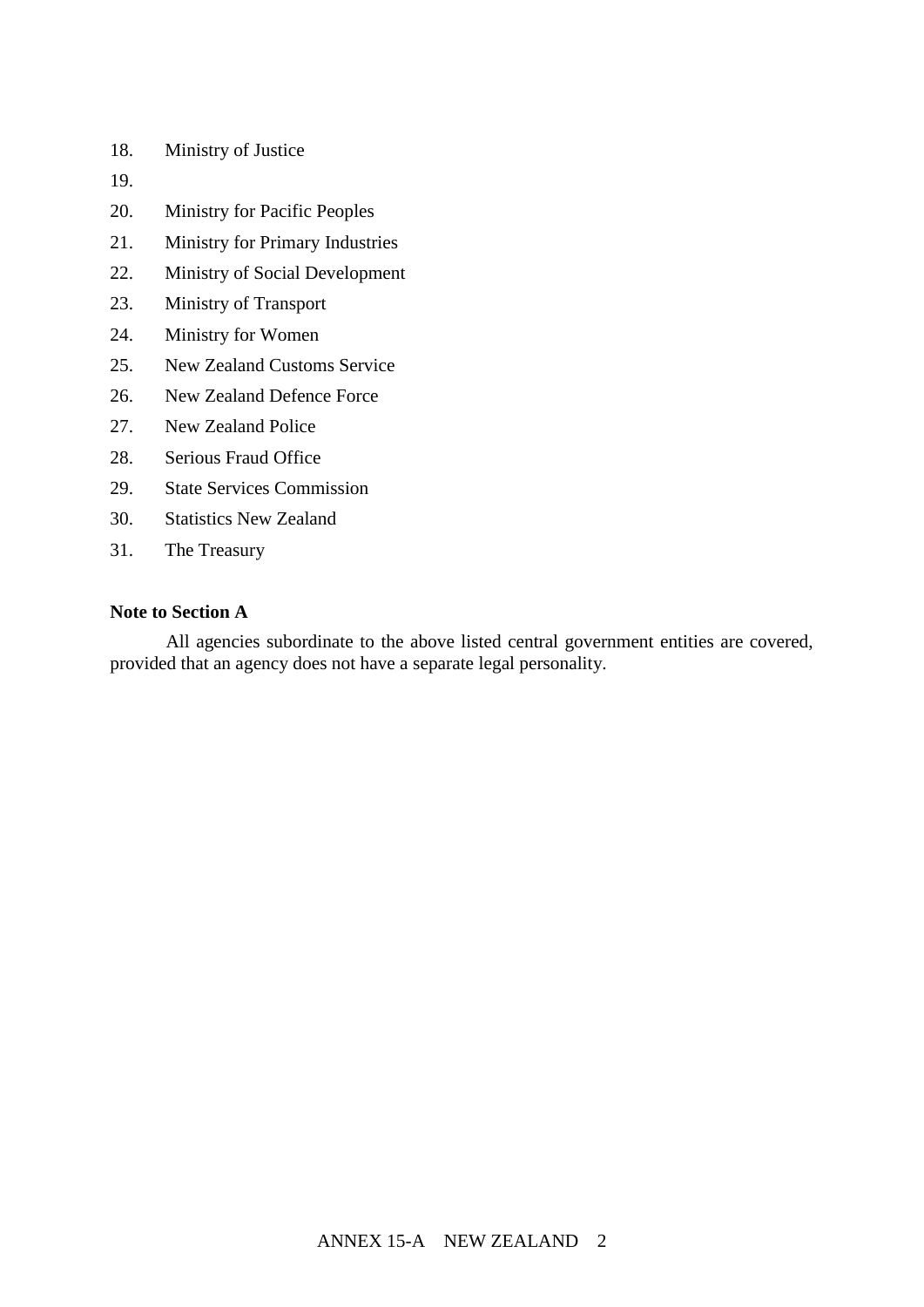# **SECTION B: Sub-Central Government Entities**

None.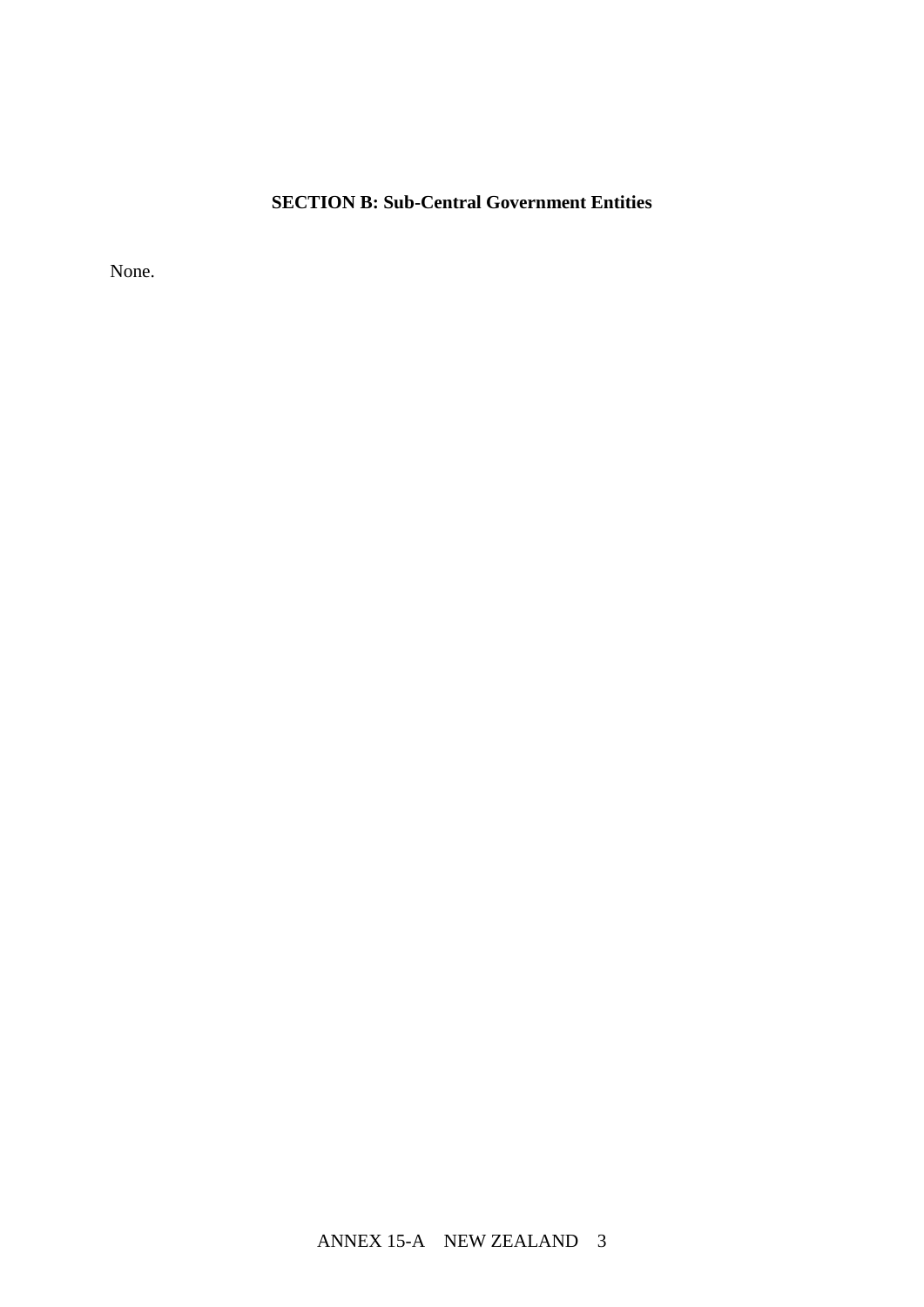### **SECTION C: Other Entities**

#### *Thresholds:*

Chapter 15 (Government Procurement) shall apply to the other government entities listed in this Section where the value of the procurement is estimated, in accordance with Article 15.2 (Scope), to equal or exceed:

| 400,000 SDR   | Goods                        |
|---------------|------------------------------|
| 400,000 SDR   | Services                     |
| 5,000,000 SDR | <b>Construction Services</b> |

### *List of Entities:*

- 1. Careers New Zealand
- 2. Civil Aviation Authority of New Zealand
- 3. Education New Zealand
- 4. Energy Efficiency and Conservation Authority
- 5. Maritime New Zealand
- 6. New Zealand Antarctic Institute
- 7. New Zealand Fire Service Commission
- 8. New Zealand Trade and Enterprise
- 9. Sport New Zealand (excluding procurement of goods and services containing confidential information related to enhancing competitive sport performance)
- 10. Tertiary Education Commission

#### **Notes to Section C**

1. For the entities listed in this Section, Chapter 15 (Government Procurement) shall cover only those entities listed and does not extend to subordinate or subsidiary agencies.

2. New Zealand does not offer coverage for entities listed in this Section to Mexico.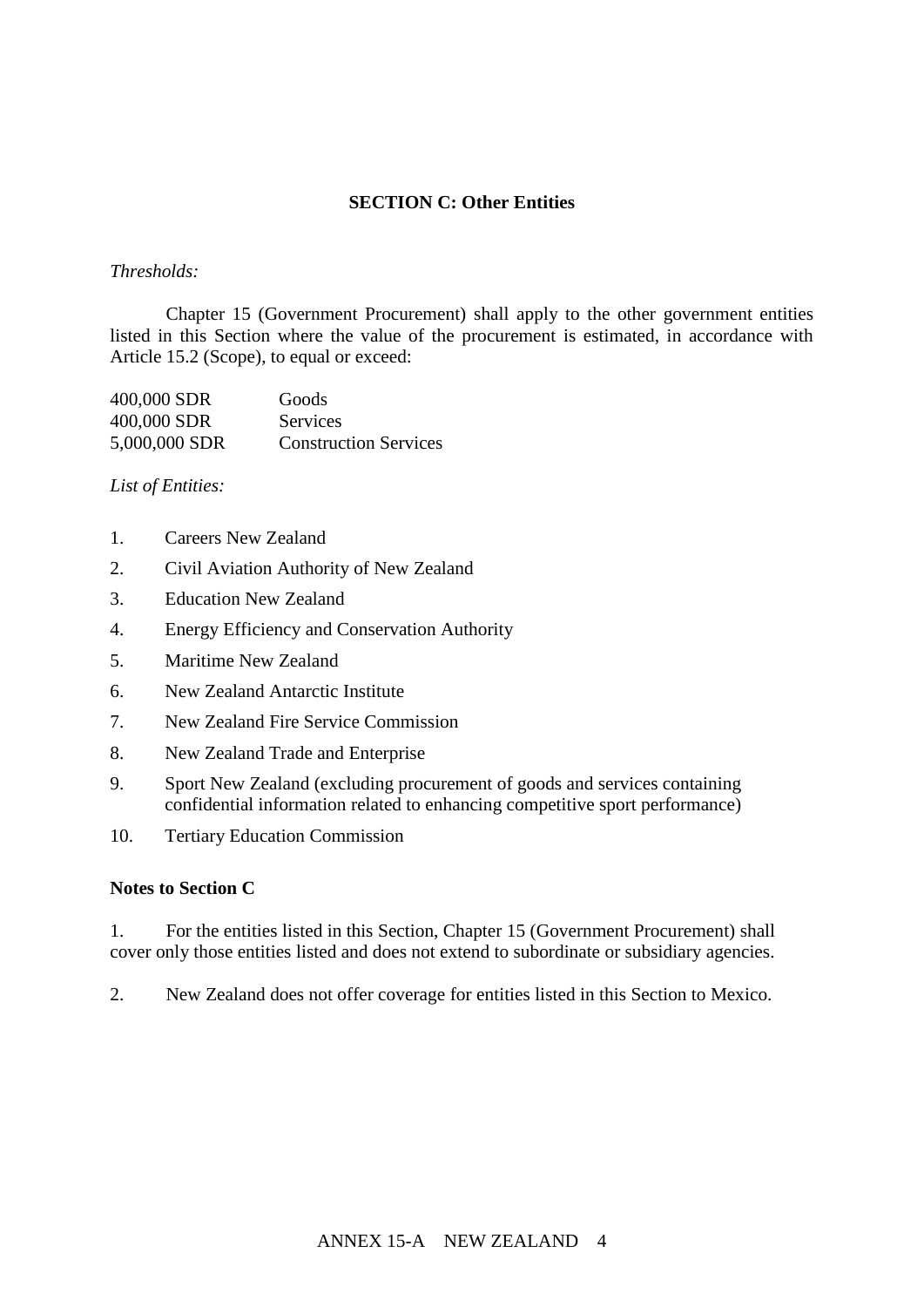## **SECTION D: Goods**

Chapter 15 (Government Procurement) shall apply to all goods procured by the entities listed in Sections A and C of this Schedule, unless otherwise specified in Chapter 15 (Government Procurement), including this Schedule.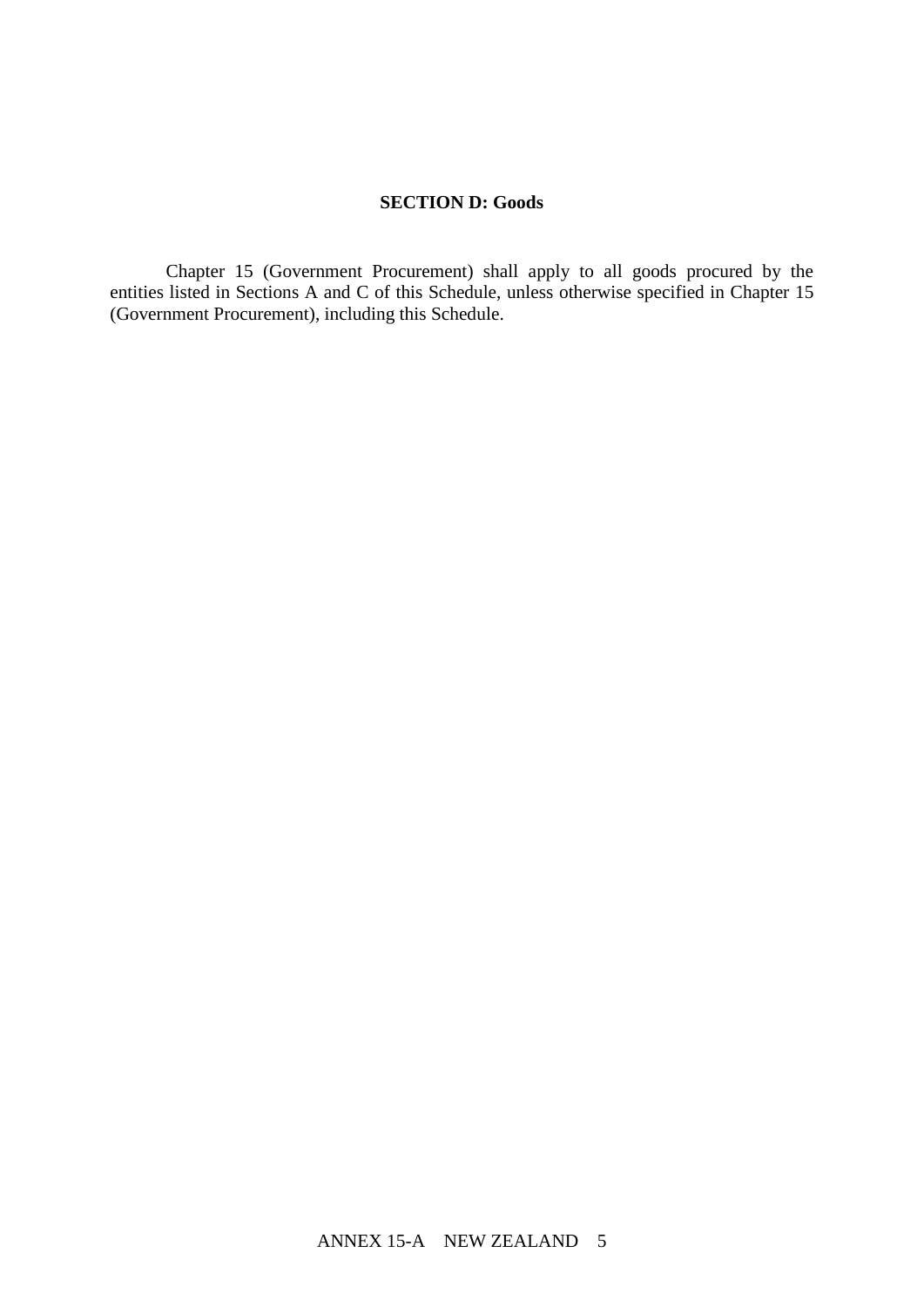#### **SECTION E: Services**

Chapter 15 (Government Procurement) shall apply to all services procured by the entities listed in Sections A and C of this Schedule unless otherwise specified in Chapter 15 (Government Procurement), except the following:

- (a) procurement of research and development services; $<sup>1</sup>$ </sup>
- (b) procurement of public health, education and welfare services; $<sup>2</sup>$  and</sup>
- (c) procurements listed in Section G of this Schedule.

CPC 933 and 913).

 $\overline{a}$ 

<sup>&</sup>lt;sup>1</sup> As defined in WTO document MTN.GNS/W/120 (CPC 851-853).

<sup>&</sup>lt;sup>2</sup> Refers to procurement, for provision to the public, of services classified in WTO document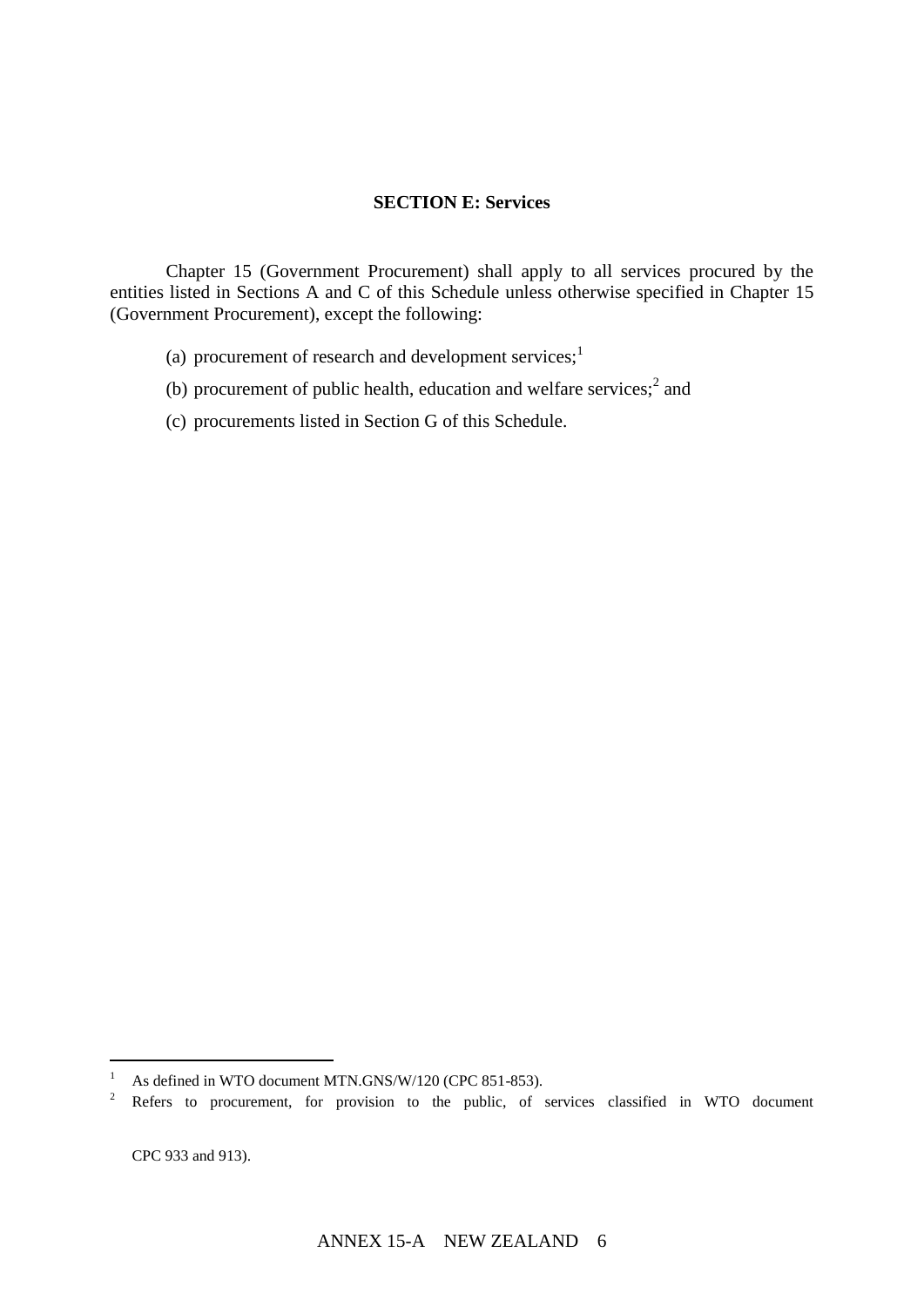# **SECTION F: Construction Services**

Chapter 15 (Government Procurement) shall apply to all construction services<sup>3</sup> procured by the entities listed in Sections A and C of this Schedule unless otherwise specified in Chapter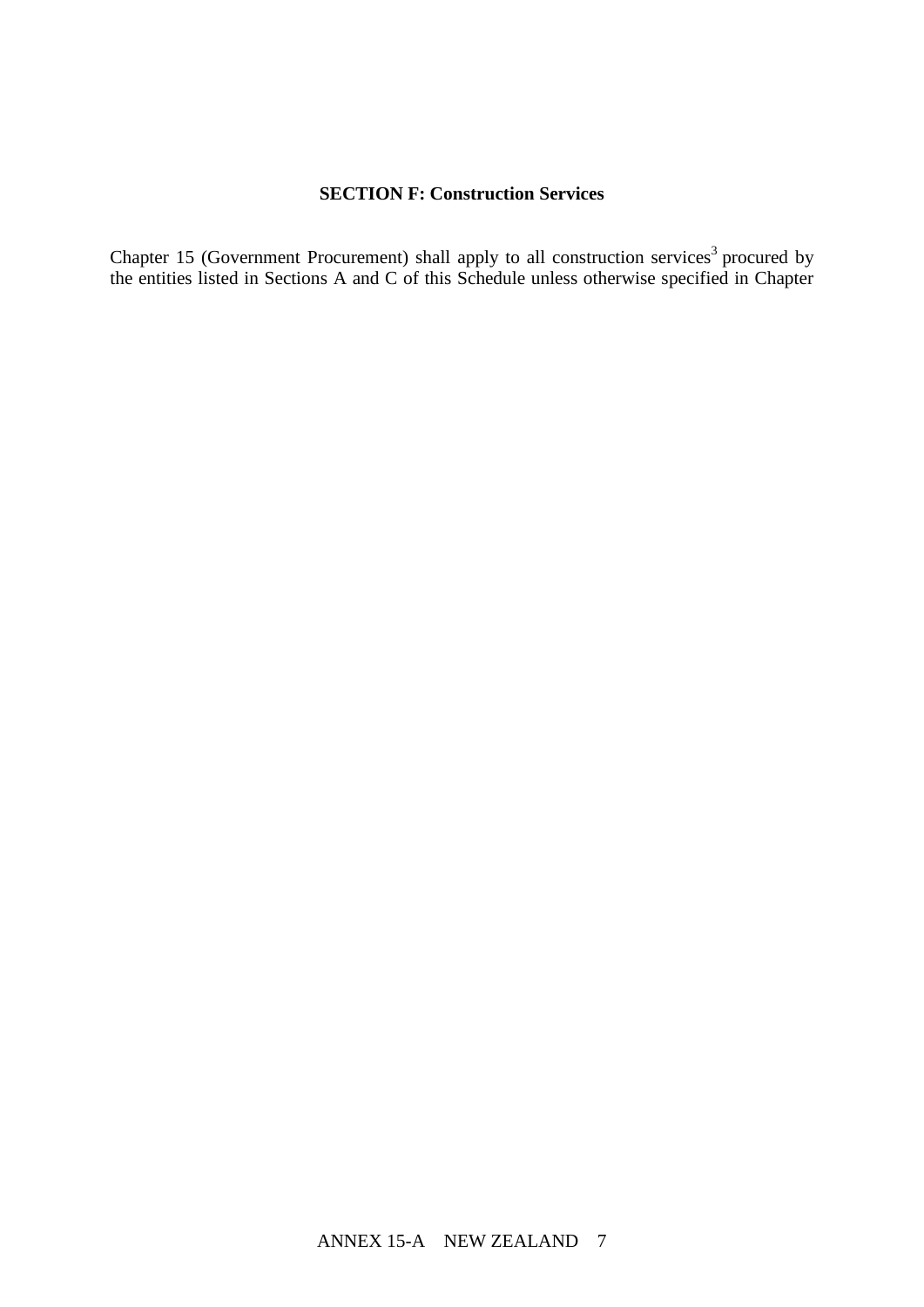### **SECTION G: General Notes**

- 1. Chapter 15 (Government Procurement) shall not apply to:
	- (a) any procurement by an entity covered under this Schedule from another entity covered under this Schedule;
	- (b) procurement of goods or services in respect of contracts for construction, refurbishment or furnishing of chanceries abroad;<sup>4</sup>
	- (c) any programme, preference, set-aside or any other measure that benefits SMEs;
	- (d) any procurement for the purposes of developing, protecting or preserving national treasures of artistic, historic, archaeological value or cultural heritage; or
	- (e) procurement of storage or hosting of government data and related services based on storage or processing outside the territory of New Zealand to protect government information as described in Article 14.2.3(b) (Scope and General Provisions).
- 2. For greater certainty, Chapter 15 (Government Procurement) shall be interpreted in accordance with the following:
	- (a) a procuring entity may apply limited tendering procedures under Article 15.10.2(b) (Limited Tendering) or Article 15.10.2(g) in relation to unsolicited unique proposals; 5
	- (b) with reference to Article 15.2.2(d) (Scope), Chapter 15 (Government Procurement) shall not apply to any procurement made by a procuring entity covered under this Schedule on behalf of an organisation that is not covered under this Schedule;
	- (c) with reference to Article 15.2.2 (Scope), Chapter 15 (Government Procurement) shall not apply to commercial sponsorship arrangements; and
	- (d) with reference to Article 15.2.2 (Scope), Chapter 15 (Government Procurement) shall not apply to governmental provision of goods and services.

 $\overline{a}$ 

<sup>4</sup> For construction services, this refers to WTO document MTN.GNS/W/120 sector heading Construction and

<sup>5</sup> As defined and handled in the New Zealand government guidance document, *Unsolicited Unique Proposals How to deal with uninvited bids* (May 2013), as may be updated .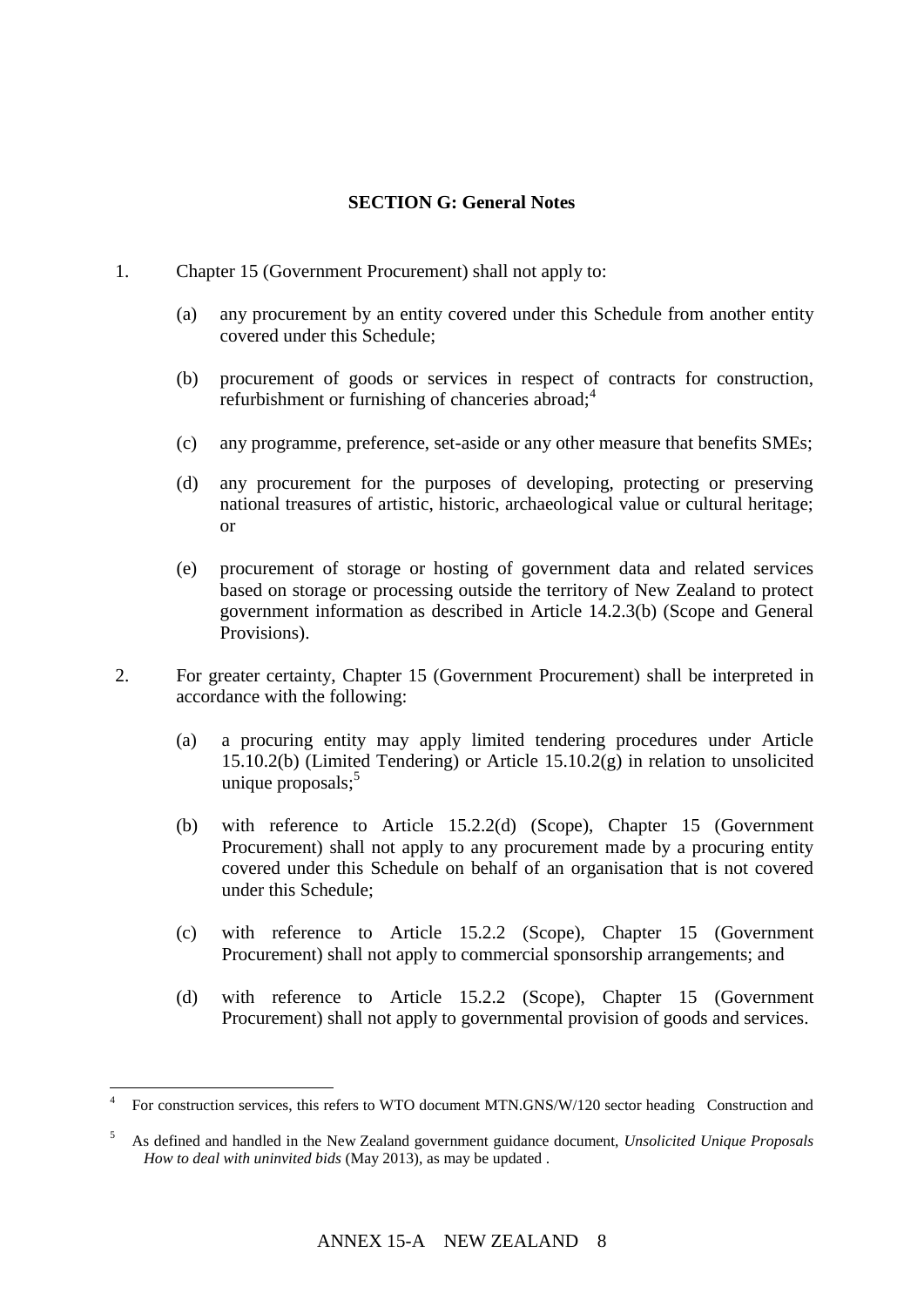### **SECTION H: Threshold Adjustment Formula**

1. The thresholds shall be adjusted in every even-numbered year with each adjustment taking effect on January 1, beginning on January 1 of the first even-numbered year after the date of entry into force of this Agreement for New Zealand.

2. Every two years, New Zealand shall calculate and publish the value of the thresholds under this Schedule expressed in New Zealand dollars. These calculations shall be based on the conversion rates published by the International Monetary Fund in its monthly *International Financial Statistics.*

3. The conversion rates shall be the average of the daily values of the New Zealand dollar in terms of the Special Drawing Rights (SDR) over the two-year period preceding October 1 of the year before the adjusted thresholds are to take effect.

4. New Zealand shall consult if a major change in its national currency relative to the SDR or to the national currency of another Party were to create a significant problem with regard to the application of Chapter 15 (Government Procurement).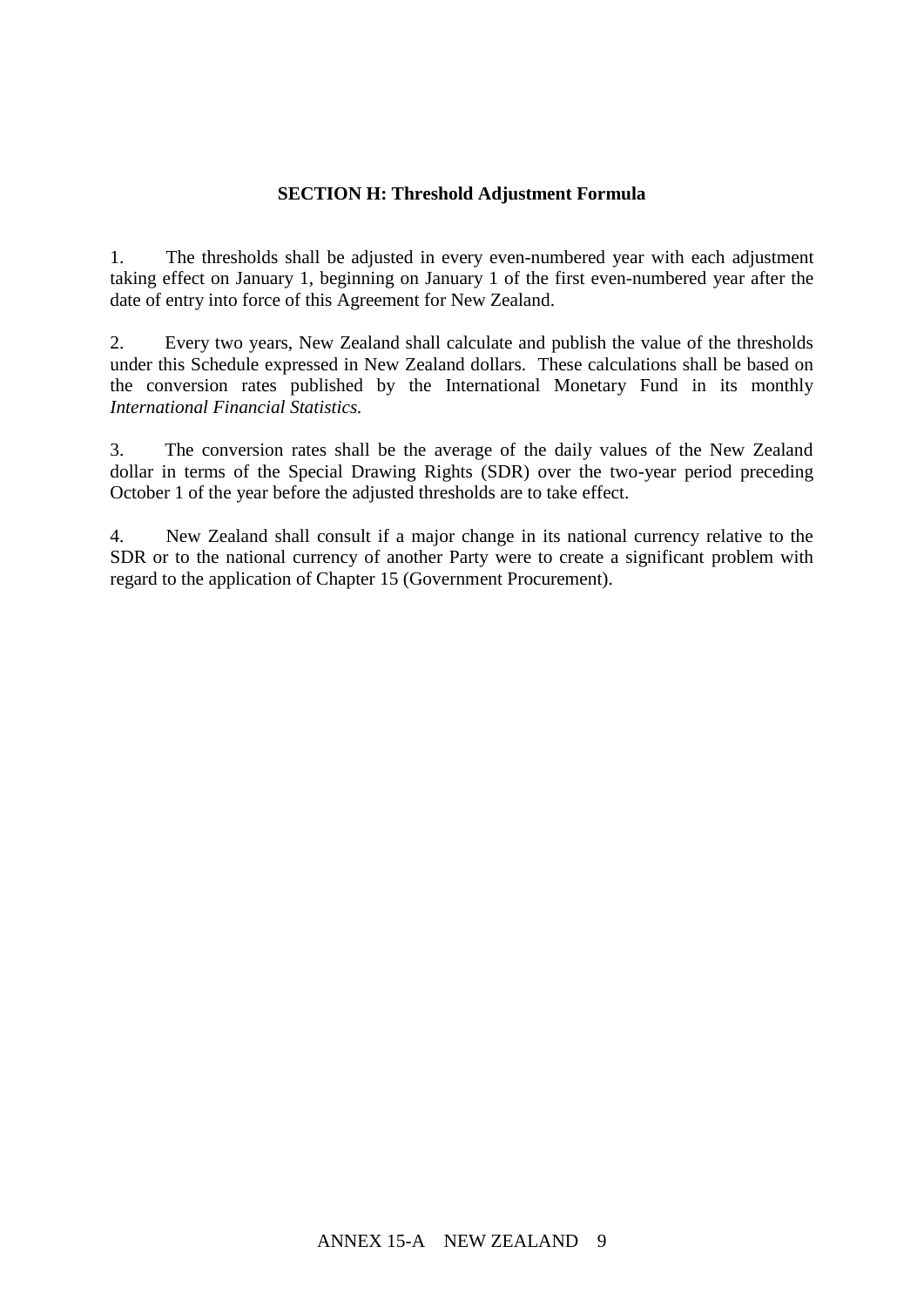# **SECTION I: Procurement Information**

The information to be published under this Chapter 15 (Government Procurement) will be published as follows:

| New procurement opportunities:   | www.gets.govt.nz        |
|----------------------------------|-------------------------|
| Procurement policy and practice: | www.procurement.govt.nz |
| New Zealand legislation:         | www.legislation.govt.nz |